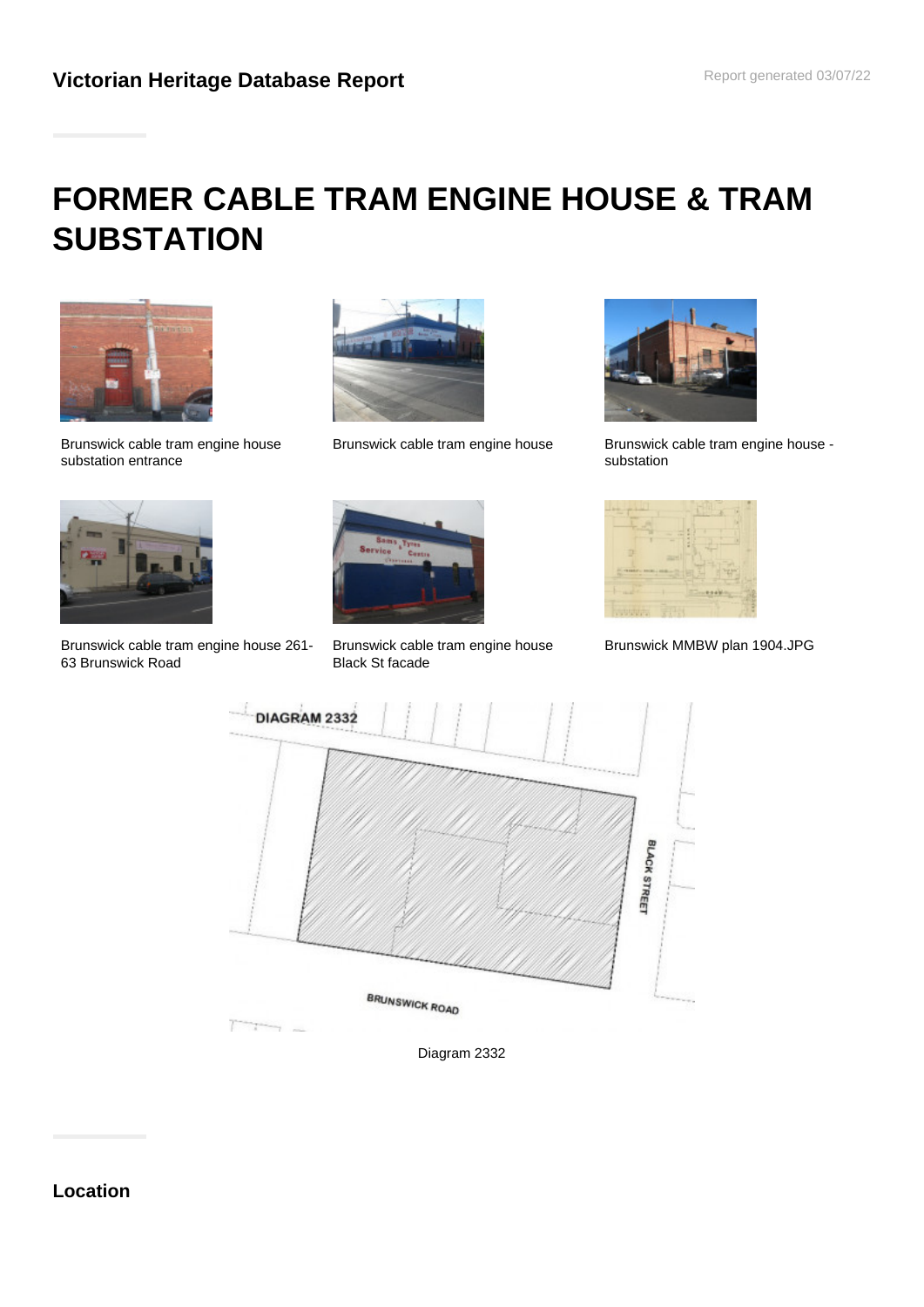253-263 BRUNSWICK ROAD BRUNSWICK, Moreland City

# **Municipality**

MORELAND CITY

# **Level of significance**

Registered

# **Victorian Heritage Register (VHR) Number**

H2332

# **Heritage Overlay Numbers**

HO41

# **VHR Registration**

December 12, 2013

# **Amendment to Registration**

August 13, 2020

# **Heritage Listing**

Victorian Heritage Register

# **Statement of Significance**

Last updated on - August 27, 2020

WHAT IS SIGNIFICANT?

The Former Cable Tram Engine House and Tram Substation including the 1887 Cable Tram Engine House on the corner of Brunswick Road and Black Street and the 1925 Tram Substation on Black Street at Brunswick (exteriors and interiors), subsurface elements and all original rectification and associated equipment.

#### HOW IS IT SIGNIFICANT?

The Former Cable Tram Engine House and Tram Substation is of historical and archaeological significance to the State of Victoria. It satisfies the following criterion for inclusion in the Victorian Heritage Register:

Criterion A

Importance to the course, or pattern, of Victoria?s cultural history.

Criterion B

Possession of uncommon, rare or endangered aspects of Victoria?s cultural history.

Criterion C

Potential to yield information that will contribute to an understanding of Victoria?s cultural history.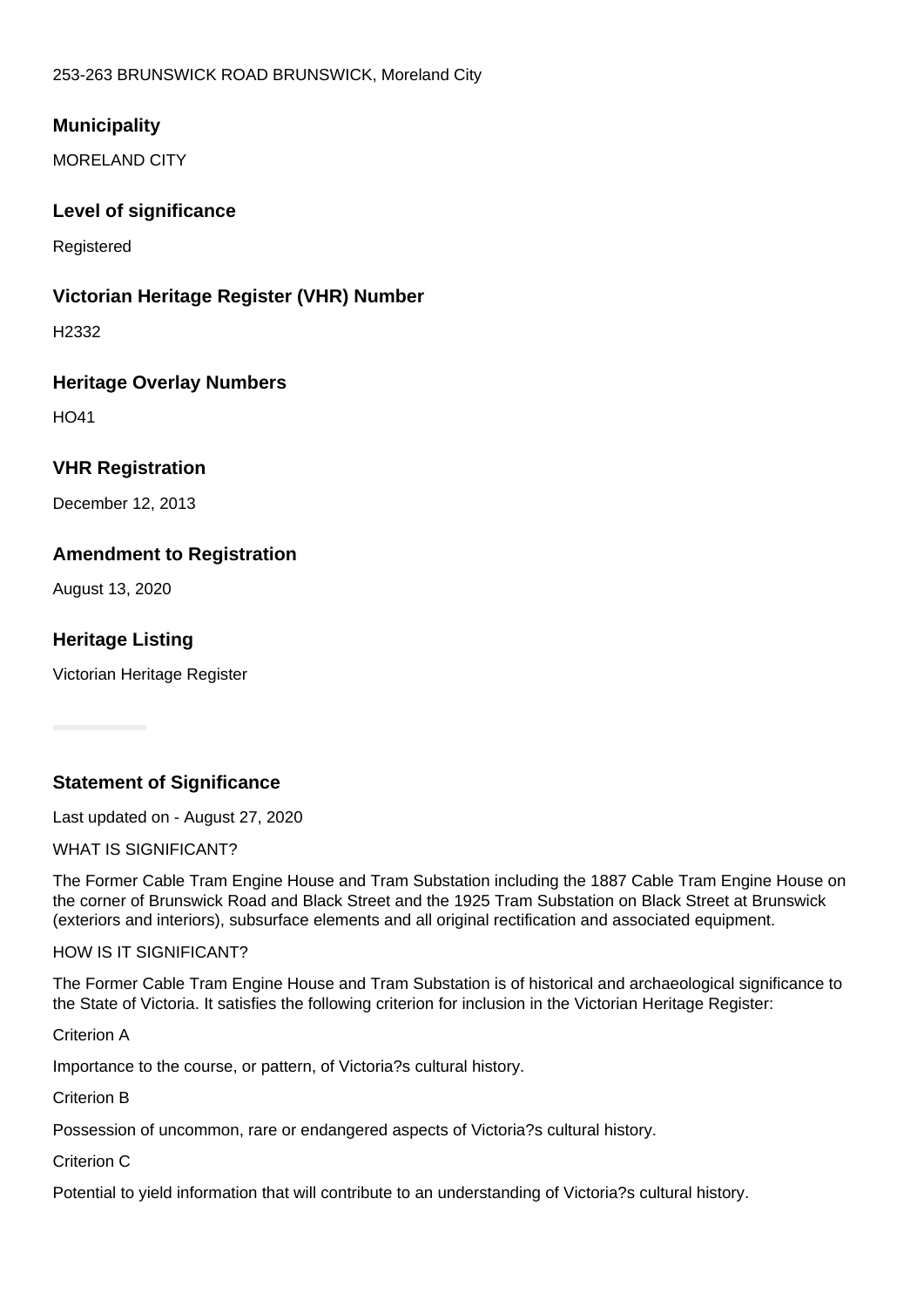#### Criterion D

Importance in demonstrating the principal characteristics of a class of cultural places and objects.

#### WHY IS IT SIGNIFICANT?

The Former Brunswick Cable Tram Engine House and Tram Substation is significant at the State level for the following reasons:

The Former Cable Tram Engine House and Tram Substation is historically significant for its association with the development of Melbourne's transport system in the nineteenth and early twentieth centuries. The building demonstrates two of the major stages in the development of Melbourne's tram system ? the cable tram system developed from the 1880s and the electric tram system which began to replace it from the 1920s. The cable tram system played an important role in the development of Melbourne and its suburbs and was one of the largest and most complex in the world. The 1925 substation and its rotary converter rectification equipment were installed within the former engine house, rather than in a new free-standing building. The substation and remnant rectification equipment are associated with the electrification of the old cable tram routes from the 1920s, and the supply of power to more than one tram route. (Criterion A)

The Former Cable Tram Engine House and Tram Substation is a rare and relatively intact surviving element of Melbourne's cable tram system, which began to be converted to electric power in the early twentieth century. It one of the few examples of the adaption of part of an existing engine house for use as an electrical substation, thereby demonstrating two major stages in the development of Melbourne's tram system. It is one of only two substations in Victoria to retain original rotary converter equipment. (Criterion B)

The Former Cable Tram Engine House and Tram Substation is significant for its potential to contain significant nineteenth century archaeological remains and artefacts relating to the cable tram system, including deep bricklined pits and cable races (tunnels) that span the length of the building. Remains of an underground tank and bath, and footings of the chimney stack and weigh bridge may still exist under the more recent buildings on the west and north of the site. Early underground cables carrying DC power between the substation and Brunswick Road and Sydney Road may also remain. (Criterion C)

The Former Cable Tram Engine House and Tram Substation is significant as a notable example of the engine houses constructed by the Melbourne Tramways Trust from the 1880s to power Melbourne's cable trams. It is largely intact and features most of the external principal architectural characteristics of a cable tram engine house including a wide doorway to allow large items of steam driven machinery to be moved in and out, high ceiling, a bluestone plinth and brick walls with polychrome decoration. Tram cables travelled from the Engine House to Sydney Road through underground brick races (tunnels) which are still present. The retention of some of the original rectification equipment and fixtures give an indication of the original function of the substation building. (Criterion D)

# **Permit Exemptions**

<div>&nbsp;It should be noted that Permit Exemptions can be granted at the time of registration (under s.38 of the Heritage Act). Permit Exemptions can also be applied for and granted after registration (under s.92 of the Heritage Act).<br />> <br /> Under s.38 of the Heritage Act 2017 the Executive Director may include in his recommendation categories of works or activities which may be carried out in relation to the place or object without the need for a permit under Part 5 of the Act. The Executive Director must not make a recommendation for any categories of works or activities if he considers that the works or activities may harm the cultural heritage significance of the place or object.<br  $/$ > <br  $/$  The following permit exemptions are not considered to cause harm to the cultural heritage significance of the Former Cable Tram Engine House and Tram Substation.<br />> <br /> <strong>General Conditions</strong>&nbsp;</div> <ul> <li>All exempted alterations are to be planned and carried out in a manner which prevents damage to the fabric of the registered place or object. </li> <li>Should it become apparent during further inspection or the carrying out of works that original or previously hidden or inaccessible details of the place or object are revealed which relate to the significance of the place or object, then the exemption covering such works shall cease and Heritage Victoria shall be notified as soon as possible.&nbsp;</li> <li>All works should ideally be informed by a Conservation Management Plan prepared for the place. The Executive Director is not bound by any Conservation Management Plan, and permits still must be obtained for works suggested in any Conservation Management Plan.&nbsp:</li> <li>Nothing in this determination prevents the Heritage Council from amending or rescinding all or any of the permit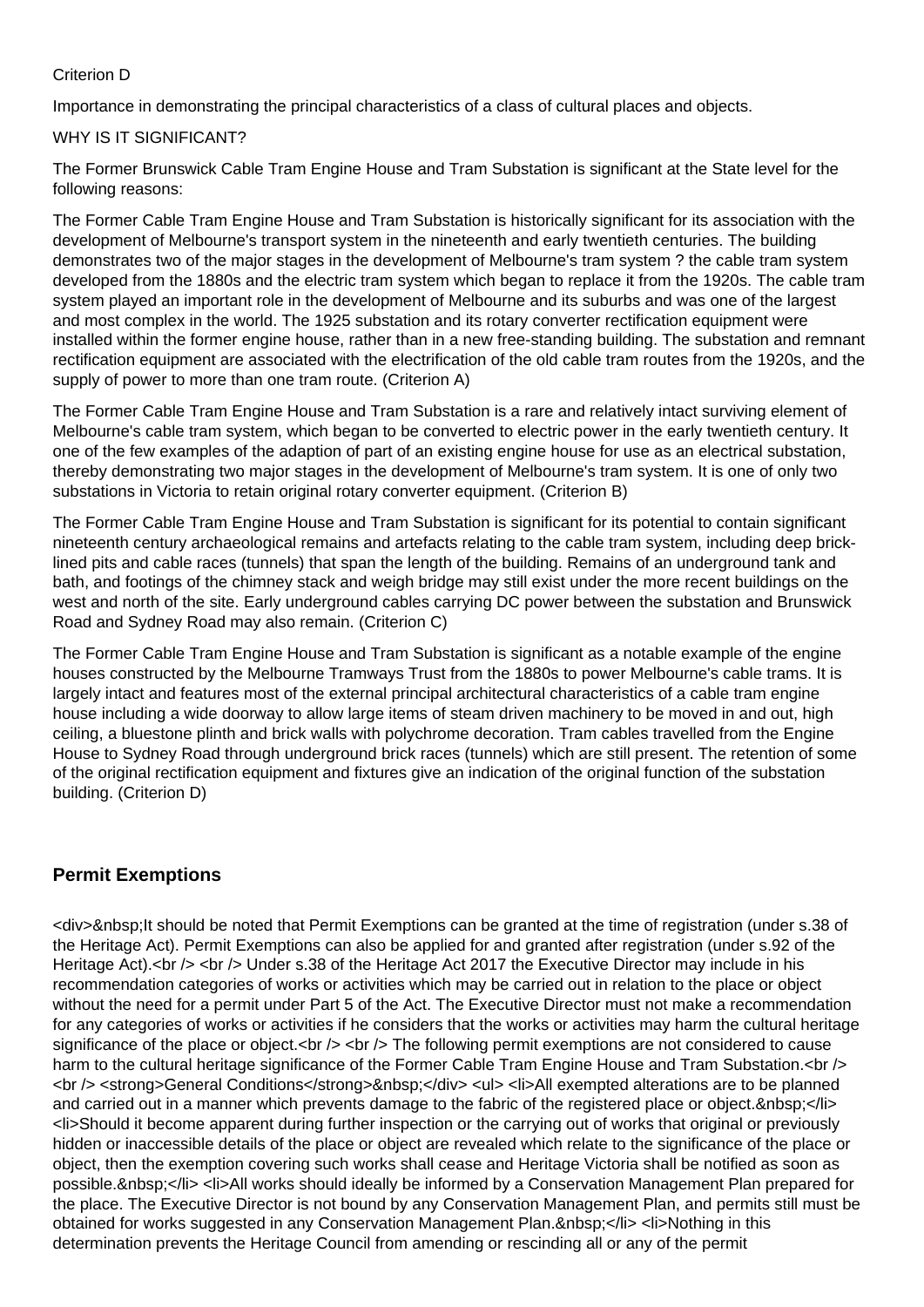exemptions.&nbsp:</li><li>Nothing in this determination exempts owners or their agents from the responsibility to seek relevant planning or building permits from the relevant responsible authority, where applicable.&nbsp:</li> </ul> <div><strong>Specific Permit Exemptions<br /> General</strong><br />br /> Minor repairs and maintenance which replaces like with like.&nbsp:</div> <ul> <li>Repairs and maintenance must maximise protection and retention of fabric and include the conservation of existing details or elements. Any repairs and maintenance must not exacerbate the decay of fabric due to chemical incompatibility of new materials, obscure fabric or limit access to such fabric for future maintenance.&nbsp:</li><li>Works or activities, including emergency stabilisation, necessary to secure safety in an emergency where a structure or part of a structure has been irreparably damaged or destabilised and poses a safety risk to its users or the public. Note: The Executive Director, Heritage Victoria, must be notified within seven days of the commencement of these works or activities. </li><li>Repair to or removal of non-original items such as air conditioners, antennae and aerials and associated pipe work, ducting and wiring.&nbsp:</li><li>Maintenance and replacement of existing contemporary fire services of the same size and in the same location. </li><li>Maintenance to the currently operational electrical equipment including the silicon diode rectification equipment .&nbsp;</li> <li>Painting of previously painted external and internal surfaces in the same colour, finish and product type provided that preparation does not remove all evidence of earlier paint finishes or schemes. Note: This exemption does not apply to areas where there are specialist paint techniques such as sign-writing or oiled or varnished surfaces.&nbsp:</li> <li>Cleaning including the removal of surface deposits or graffiti by the use of lowpressure water (less than 300 psi at the surface being cleaned) and neutral detergents and mild brushing and scrubbing with plastic not wire brushes. </li></ul><div>&nbsp;<strong>Specific Permit Exemptions<br/>>ht /> &nbsp;Safety and Security</strong><br /> • The erection of temporary security fencing, scaffolding, hoardings or surveillance systems not attached to the building or objects integral to prevent unauthorised access or secure public safety.<br />> <br />> <strong>Interiors&nbsp;</strong></div> <ul> <li>Works to maintain existing bathrooms and kitchens.&nbsp:</li> <li>Removal or replacement of window furnishings, carpets and/or flexible floor coverings light fixtures and the like.&nbsp:</li><li>lnstallation, removal or replacement of electrical wiring. Earlier wiring should be retained in situ. If earlier wiring is currently exposed, it should remain exposed. If it is fully concealed it should remain fully concealed. </li><li>Removal or replacement of smoke and fire detectors, alarms and the like, of the same size and in existing locations. </li><li>Removal or replacement of electric clocks, public address systems, emergency lights, exit signs, luminaires and the like </li> </ul> <div><strong>Interiors of 261-263 Brunswick Road:&nbsp;</strong></div> <ul> <li>All interior works above floor level to the shop next to the original engine house building on Brunswick Road and the offices and warehouse at the rear of the engine house building and substation. Works must not impact potential archaeological evidence below floor level, the ceilings or alter the external structure of the buildings.  $\langle$ li>  $\langle$ ul> <div><strong>Landscape&nbsp;</strong></div> <ul> <li>Weed control in carpark area.&nbsp;</li> </ul>

# **Theme**

3. Connecting Victorians by transport and communications 6. Building towns cities and the garden state

| Construction dates      | 1887, 1936, 1925,                                                                                       |
|-------------------------|---------------------------------------------------------------------------------------------------------|
| Heritage Act Categories | Registered place, Registered archaeological place, Registered object integral<br>to a registered place, |
| Hermes Number           | 2155                                                                                                    |
| <b>Property Number</b>  |                                                                                                         |

# **History**

The 1883 Melbourne Tramway & amp: Omnibus Co. Act established the Melbourne Tramways Trust (MTT), comprising the representatives of the various municipalities. The MTT built cable lines and engine houses between 1884 and 1891 and remained owner of the lines and installations until its dissolution in June 1916. A separate company (Melbourne Tramway & amp; Omnibus Co. Ltd.) leased and operated the system. Their successors were the Melbourne Tramway Board (c.1916-1918) and then the Melbourne and Metropolitan Tramways Board (M&MTB) from 1918. When complete, there were seventeen routes on the cable tram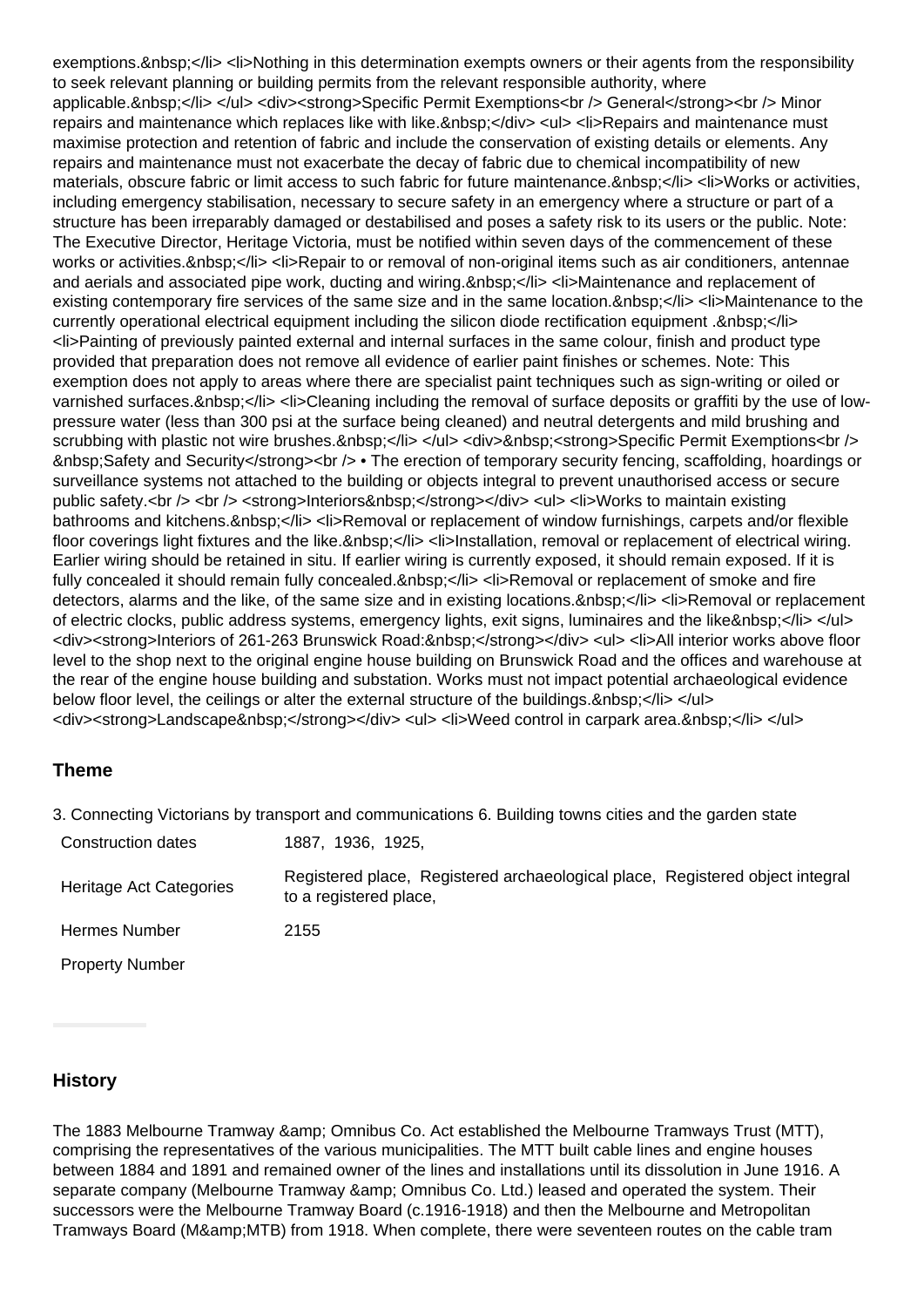network. The engine houses were located near the midpoint of a route and the depots at the terminus. In 1887 the Cable Tram Engine House was built in Brunswick Road and a tram depot was constructed in Sydney Road. The preferred site for the Engine House was slightly further south on the north east corner of Park Street, but land prices at the time forced the Trust to purchase the present-day site. The Brunswick Cable Tram Engine House was often known as the Sarah Sands Engine House as it was near the rear of a well-known hotel of the same name. The Sydney Road tram route was the sixth cable tram route opened by the MTT. It began operation in October 1887 following the route of the previous omnibus service. This service was the longest cable on the cable tram system, extending from the Brunswick Road Engine House to Flinders Street station and return, a distance of about 9.6 km. The cable trams were powered by steam driven machinery in the Engine House. Melbourne's cable tram routes were progressively electrified from the 1920s, following the formation of the M& MTB. Its aim was to integrate, electrify and extend the existing cable and electric tram routes in Melbourne. In the 1920s the M&amp: MTB built brick substations in the inner suburbs where the high voltage alternating current (AC) obtained from the State Electricity Commission (SEC) was converted to direct current (DC) at a lower voltage to power the new electric trams. In 1924 one 500 kW rotary converter was installed at the Brunswick Road Cable Tram Engine House. In 1925 a new substation was installed in the northern part of the Engine House with an entrance at 1 Black Street. The first rotary converter and a second 500 kW rotary converter were installed in the new substation at this time. From 1925 to 1936 the rotary converters in the substation supplied DC power to the West Coburg tramway and the steam powered engines in the engine house continued to power the Sydney Road cable trams. Other cable tram engine houses ceased operating when the cable tram lines were converted to electricity, and most were adapted to other uses. But in the case of the Brunswick Road engine house, both cable and electric trams were powered from the same building for ten years. It is the only known engine house in Victoria which demonstrates the two major stages of the development of tram transport in Melbourne: cable and then electric traction. In 1936 the new Brunswick West Substation (VHR H2397) supplying the West Coburg tramway was completed. At the same time the Sydney Road trams were converted from cable to electrical operation using DC power supplied by the Brunswick Road substation. The long southern engine house section of the building at 253-263 Brunswick Road was then decommissioned. This section was later sold to private owners. KEY REFERENCES Allom Lovell and Associates, City of Moreland Heritage Review, April 1998 (Revised January 1999) - Building Citations Datasheets A-K (Volume 2, Part 1) , online at https://www.moreland.vic.gov.au/globalassets/areas/heritagelib-7504/moreland-heritage-reviewbuildingcitations-volume-2--part-1--datasheets-a--k.pdf Jones, Russell, Melbourne Tram Museum , From Rotary Converters to solid-state: tramway substation architecture in Melbourne, 2013; online at http://www.hawthorntramdepot.org.au/papers/substations.htm Melbourne and Metropolitan Board of Works, Town of Brunswick, Detail Plan No. 1885. http://handle.slv.vic.gov.au/10381/125831 Melbourne and Metropolitan Tramway Board, Report and statement of Accounts, 1924. Melbourne and Metropolitan Tramway Board, 1975, Project 3-74, Replacement of Substation Equipment, (unpublished) Personal communications from: Miles Pierce and Owen Peake, Electrical Engineers, Engineering Heritage Victoria; Warren Doubleday and Russell Jones, Melbourne Tram Museum and Robert Green Vines, Gary, Melbourne Metropolitan Tramway Heritage Study, Report for Heritage Victoria. 2011, online at https://www.heritage.vic.gov.au/\_\_data/assets/pdf\_file/0024/61449/Tram-Historyfinal\_reduced\_\_Chapter6\_Part2.pdf

# **Plaque Citation**

This was built in 1887 as an engine house to power the cable tram line along Sydney Road. When the line was converted to electric traction in 1936 part of the building became a substation, providing the trams with electric current.

# **Assessment Against Criteria**

**Criterion** 

The Former Brunswick Cable Tram Engine House and Tram Substation is of historical, architectural and archaeological significance to the State of Victoria. It satisfies the following criterion for inclusion in the Victorian Heritage Register:

Criterion A Importance to the course, or pattern, of Victoria's cultural history Criterion B Possession of uncommon, rare or endangered aspects of Victoria's cultural history Criterion C Potential to yield information that